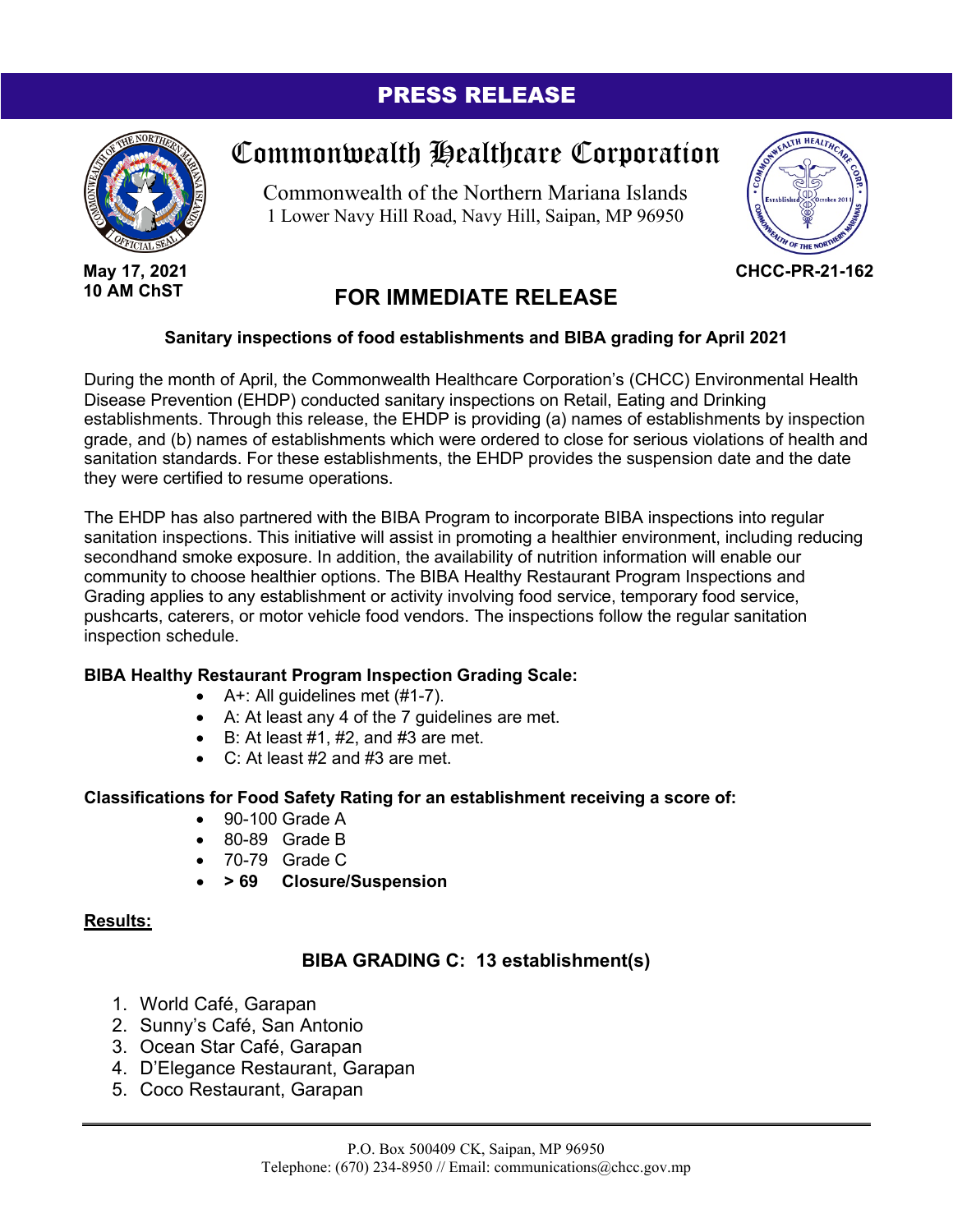- 6. Inas Kitchen, Sadog Tasi
- 7. Subway Restaurant, Chalan Piao
- 8. Subway Restaurant, Gualo Rai
- 9. Joeten Kagman Snack Bar, Kagman
- 10.Meisho Restaurant, San Roque
- 11.9 Eleven Resto, San Jose
- 12.Music Bank Restaurant, San Jose
- 13.LSG Sky Chef's Saipan, Airport
	- 1. Catering
	- 2. Ten Japanese Noodle House
	- 3. Garden Snack Bar
	- 4. Café Aroma

## **Food Safety Grade A: 22 establishment(s)**

- 1. Salty's Bar & Grill Garapan
- 2. LSG Sky Chef's Saipan, Airport
	- Cafeteria
	- Catering
	- Touch Down Snack Bar
	- Ten Japanese Noodle Shop
	- Café Aroma
	- Sky Garden Snack Bar
	- Hafa Adai Lounge & Bar Garden
- 3. New Public Market, Susupe
- 4. Sunshine Market, Garapan
- 5. Pacific Star Wholesale, Chalan Laulau
- 6. Green Consume Market, As Lito
- 7. Lao Market, Chalan Kanoa
- 8. Family Store, Garapan
- 9. Diamond Water Wholesale, Capitol Hill
- 10.Kensington "Meisho Restaurant", San Roque
- 11.Aiko's Dandan Deli & Latte Café, Dandan
- 12.Joeten Kagman Supermarket, Kagman
	- Retail
	- Snack Bar
- 13.Thunder Chicken Restaurant, Chalan Laulau
- 14. JL Market, Susupe
- 15. Kagman Mobil Mart, Kagman
- 16. Subway Restaurant, Gualo Rai
- 17. Subway Restaurant, Chalan Piao
- 18. Inas Kitchen, Sadog Tasi
- 19. Coco Restaurant, Garapan
- 20. Chalan Piao Mobil Retail, Chalan Piao